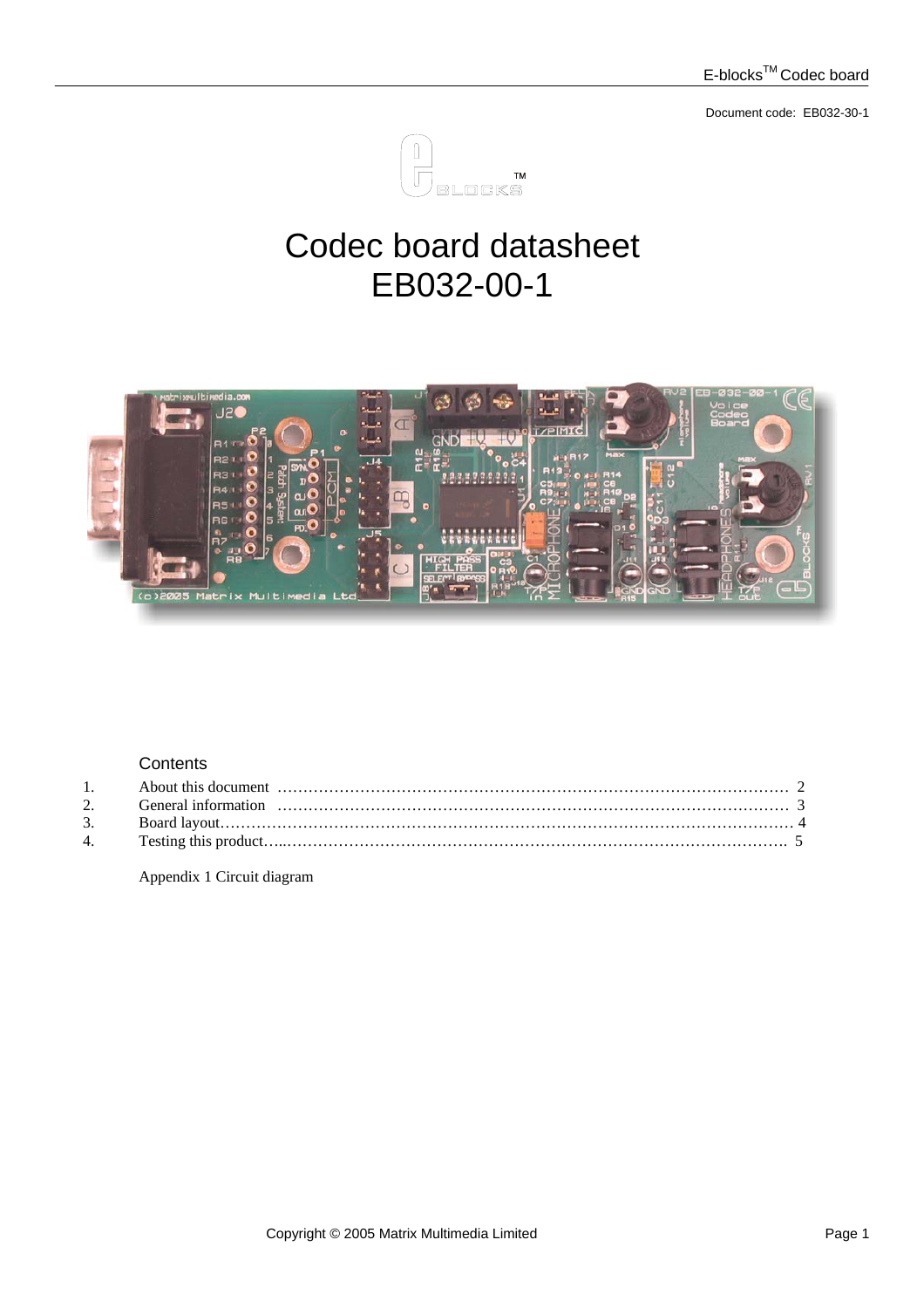### **1. About this document**

This document concerns the Matrix Multimedia Audio Codec Board code EB-032-00-1

#### *1. Trademarks and Copyright*

PIC and PICmicro are registered trademarks of Arizona Microchip Inc. E-blocks is a trademark of Matrix Multimedia Limited. EB-032 and associates software and documentation are Copyright ©2008 Matrix Multimedia Limited.

#### *2. Other Sources of Information*

There are various other documents and sources that you may find useful:

#### *Getting Started with E-Blocks.pdf*

This describes the E-blocks system and how it can be used to develop complete systems for learning electronics and for PICmicro programming.

#### *PPP Help File*

This describes the PPP software and its functionality. PPP software is used for transferring hex code to a PICmicro microcontroller.

#### *3. Disclaimer*

The information in this document is correct at the time of going to press. Matrix Multimedia reserves the right to change specifications from time to time.

#### *4. Technical Support*

If you have any problems operating this product then please refer to the troubleshooting section of this document first. You will find the latest software updates, FAQs and other information on our web site: [www.matrixmultimedia.co.uk](http://www.matrixmultimedia.co.uk/). If you still have problems please email us at: support@matrixmultimedia.co.uk. When emailing please state the operating system, the hardware and the version of PPP you are using.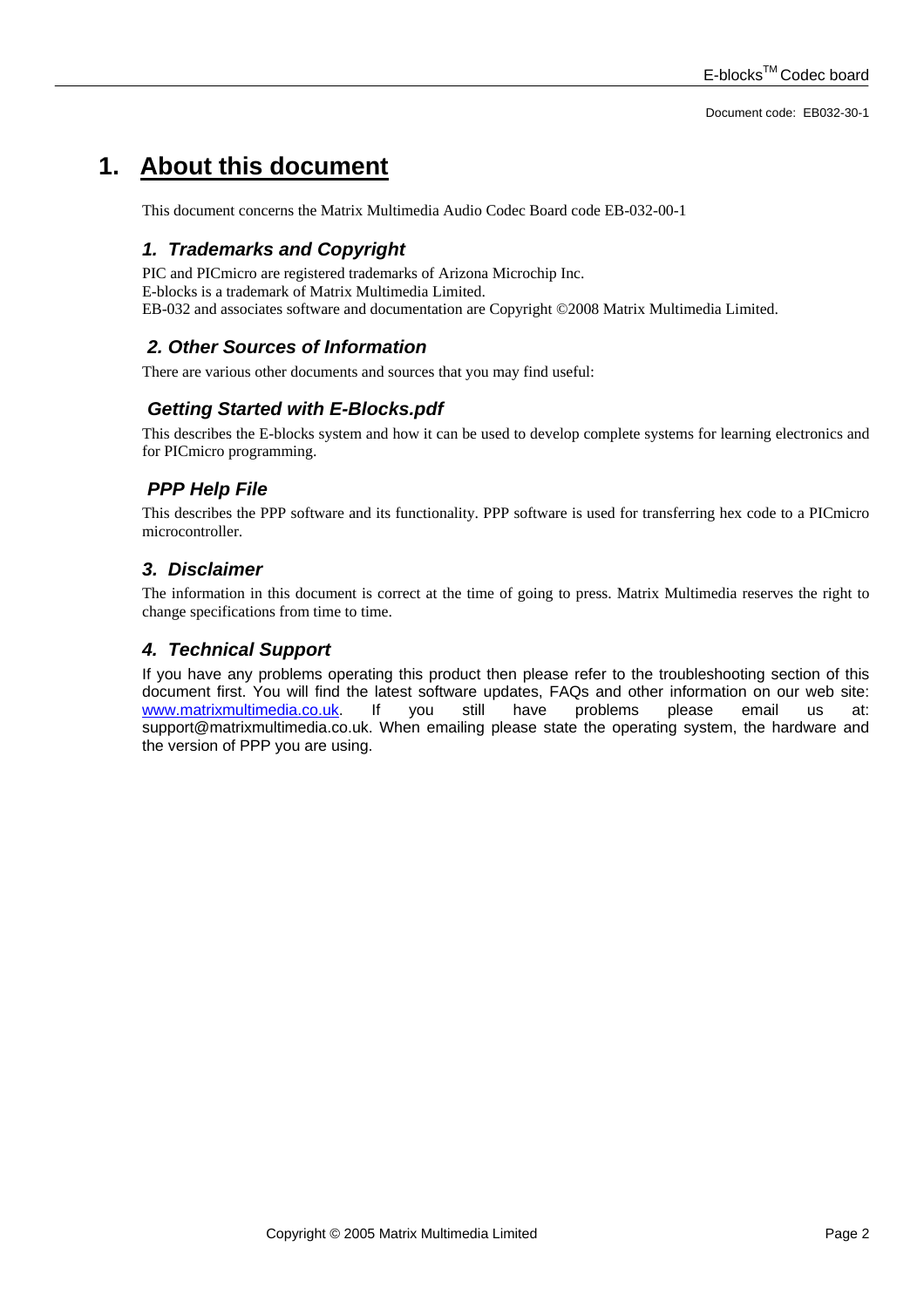## **2. General information**

#### *1. Description*

The EB032-00-1 is designed to incorporate Codec technology, and is capable of compressing and decompressing data. From the circuit diagram in Appendix 1 it can be seen that the onboard chip is a MC145483. The MC145483 is a 13 bit linear PCM Codec filter with 2's compliment data format. The device performs the voice digitization and reconstruction as well as the band limiting and smoothing required for the voice coding in digital communication systems.

Further information on E-blocks is available in a separate document entitled Introduction to E-blocks.doc.

#### *2. Features*

- Works with the Bluetooth E-Block
- Sockets for audio in and out
- Volume control for both channels
- Built in high pass audio filter
- E-blocks compatible
- 3.3V compatible

#### *Description*

This is an add-on board to allow for audio to be sent and received via the Bluetooth E-Block.

#### *3. Block schematic*

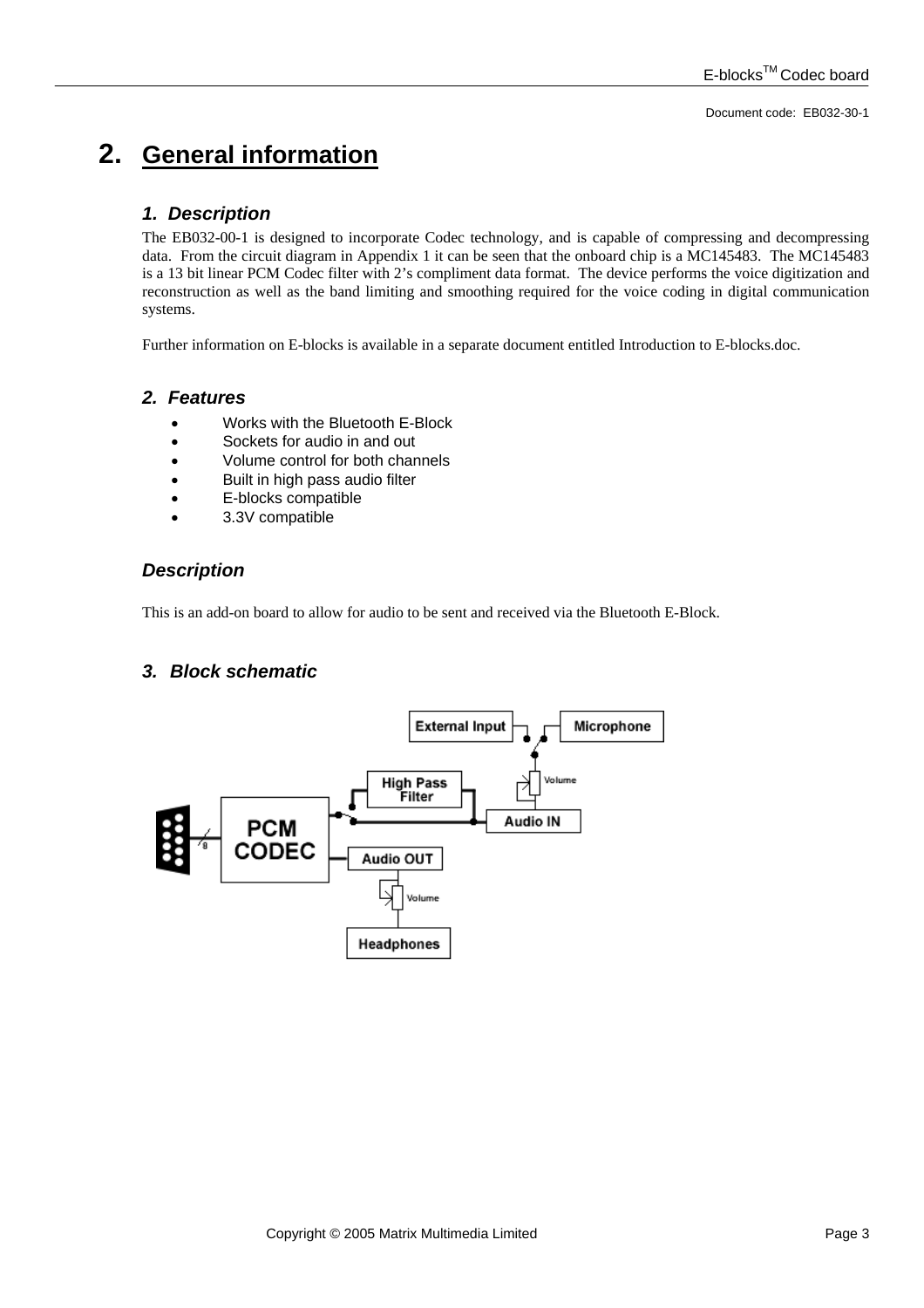## **3. Board layout**



EB032-74-1.jpg

- 1. Downstream 9 way D type connector
- 2. Patch system
- 3. Jumper settings
- 4. Screw Terminals +V 3.3V
- 5. Jumper selection. Test pin or Microphone
- 6. Microphone volume control
- 7. MC145483 chip
- 8. Jumper selection. Filter or no filter
- 9. Audio In test pin
- 10. Microphone input
- 11. Headphone input
- 12. Audio Out test pin
- 13. Headphone volume control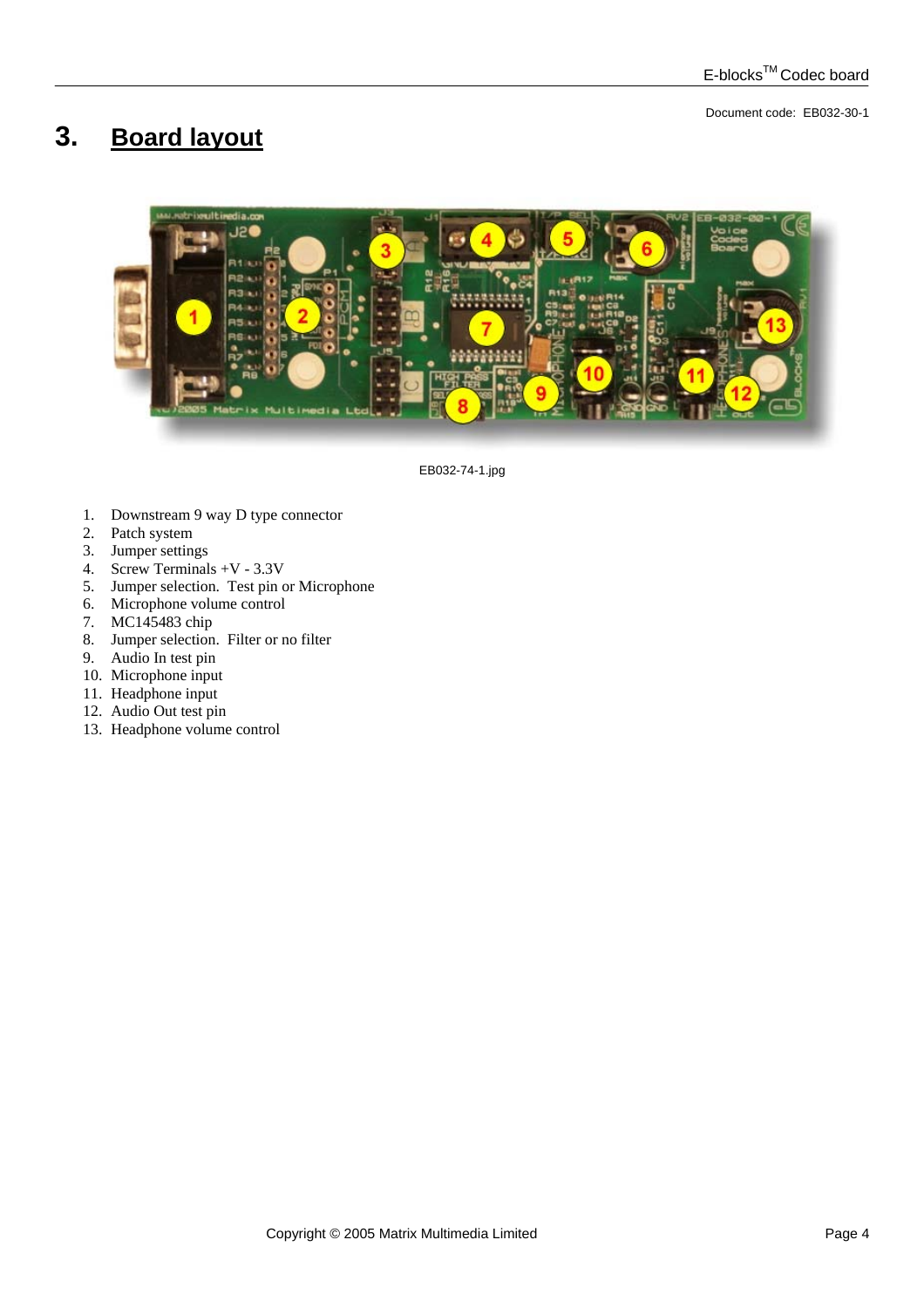# **4. Testing This Product**

### *System Setup*

| EB006 Options   | Setting              |
|-----------------|----------------------|
| Power supply    | External, 14V        |
| PICmicro device | 16F877a              |
| SW1 (Fast/Slow) | Don't care           |
| SW2 (RC/Xtal)   | Xtal                 |
| Xtal frequency  | 19.6608MHz           |
| Port A          | EB007 Switch board   |
| Port B          | EB005 LCD board      |
| Port C          | EB024 Bluetooth      |
|                 | board                |
| Port D          |                      |
| Port E          |                      |
| Test program    | <b>BT MASTER.HEX</b> |

| EB007 Options |              |
|---------------|--------------|
| Power supply  | External, 5V |

| EB005 Options   | Setting      |
|-----------------|--------------|
| Power supply    | External, 5V |
| Jumper settings | Default      |

| <b>EB024 Options</b> | Setting              |
|----------------------|----------------------|
| Power supply         | External, 5V         |
| J7                   | No link block        |
| J8                   | 5V                   |
| J13/J9               | <b>J9 Horizontal</b> |
| J14/J10              | J10 Horizontal       |
| J15 / J11            | J11 Horizontal       |
| J16/J12              | J12 Horizontal       |

| EB032 Options           | Setting              |
|-------------------------|----------------------|
| Power supply            | External, 3.3V (from |
|                         | Bluetooth board)     |
| J3                      | A                    |
| <b>High Pass Filter</b> | <b>Bypass</b>        |
| $IP/SEL$ (J7)           | T/P                  |
| RV <sub>1</sub>         | Max (counter         |
|                         | clockwise)           |
| RV2                     | Max (clockwise)      |

- Slave system requirements are as above except:
	- 16F877a is programmed with VOICE\_CODEC\_SLAVE.HEX
	- IDC cable
	- EB032 Voice Codec E-block is the system under test.
- PSU Connected to Master System Slave system can be powered by connecting between "GND" and "+14V" screw terminals of EB-006's.
- Signal generator set to a sine wave at approximately 500Hz, 1V pk-pk, 1.6V DC offset. Use the 50 ohm output if available. (2 signal generators would be preferable, but this is not essential – the instructions below assume only 1 is being used).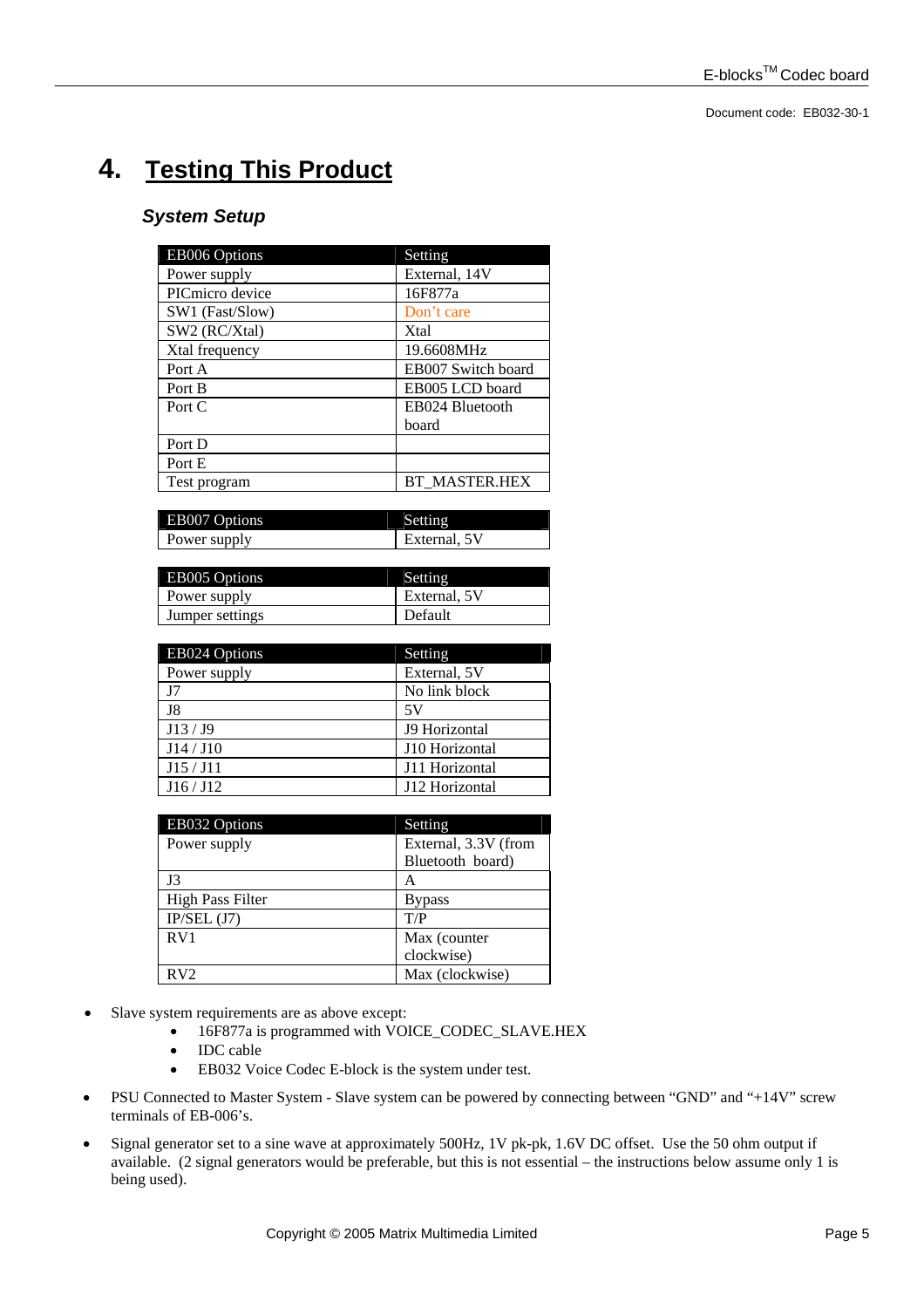- Dual channel oscilloscope with time base at 0.2 ms per div and both inputs at .1V per div. (Again, 2 separate oscilloscopes might be preferable – the instructions below assume that 1 dual scope is being used). Use AC coupling and be careful with the trigger settings (obviously this is scope-dependant).
- Pair of headsets for performing additional QA procedure.

#### *4.5**Setup Procedure*

- 1. Before the test unit has been connected, connect both systems as described and apply the power to the Master EB-006 E-Block and press "RESET" – "init..done" will be displayed on the Master LCD.
- 2. A series of dots on the Master LCD will show the progress of the Master System boot procedure. The message "setup" will indicate a successful boot, and then the screen will go blank. Then the Master LCD will display "PAIR 0 xxx", "RING xxx" and "CONNECT xxx" messages (where "xxx" is a 12-digit number), and finally "^^^".
- 3. At the same time, the Slave System LCD will display "rx.done.", then the screen will go blank and a series of dots will indicate progress. This will end with "connected", and then the message will be replaced by "audio" followed by another stream of dots ending with "on". The second line with then display "press A0 to exit" – but don't press it unless something goes wrong! This whole boot-up sequence should take approximately 15 seconds.
- 4. At this stage, both the Master and Slave Bluetooth modules will have D2 lit and an audio signal will exist between the Bluetooth systems.
- 5. Connect channel 1 of the oscilloscope to the "T/P OUT" test-point of the Master System.

#### *4.6 Test procedure*

- 6. Connect the signal generator to the "T/P IN" test-point of the MASTER System
- 7. Power the test unit with 3.3V from the Bluetooth board in the Slave System and plug it into the "CODEC" end using the supplied IDC cable.
- 8. Connect channel 2 of the scope to the "T/P OUT" test-point of the Slave System. A clean sine wave at the appropriate frequency should be present on this channel (of approximately 0.3V amplitude).
- 9. Disconnect the signal generator from the Master System and connect it instead to the Slave System "T/P IN" test-point. Now, a clean sine wave should be present on channel 1 of the scope.
- 10. Disconnect the test subject from all test equipment and the Slave System.
- 11. Repeat steps 6 to 10 for the remaining Voice Codec E-Blocks.

#### *4.7 Possible Problems*

- If the Slave Bluetooth module does not have power (or is not working for any reason), the Slave LCD will display "rx.done.f0" at step 4.
- If the Master System boot fails, the LCD will display "init.done" and the screen will go blank. The progress dots will not appear.
- If the Slave module fails to "discover" the Master module, the Slave display will stall at 4 dots and finally a message "error 6" will be displayed. Possible causes are that the Master Bluetooth module…
	- o …is no longer powered
	- o …has not completed boot-up successfully
	- o …is not the one with address "00809094BA05"
	- o …remains connected to another Bluetooth module (the D2 LED will be on)

Reset the Master System and wait for a successful boot-up to recover.

- If the oscilloscope reading is a flat line, it could be:
	- o …a failure with either Voice Codec boards check their connections
	- o …one of the Codec boards has the wrong settings
	- o …the signal generator and/or scope are set incorrectly